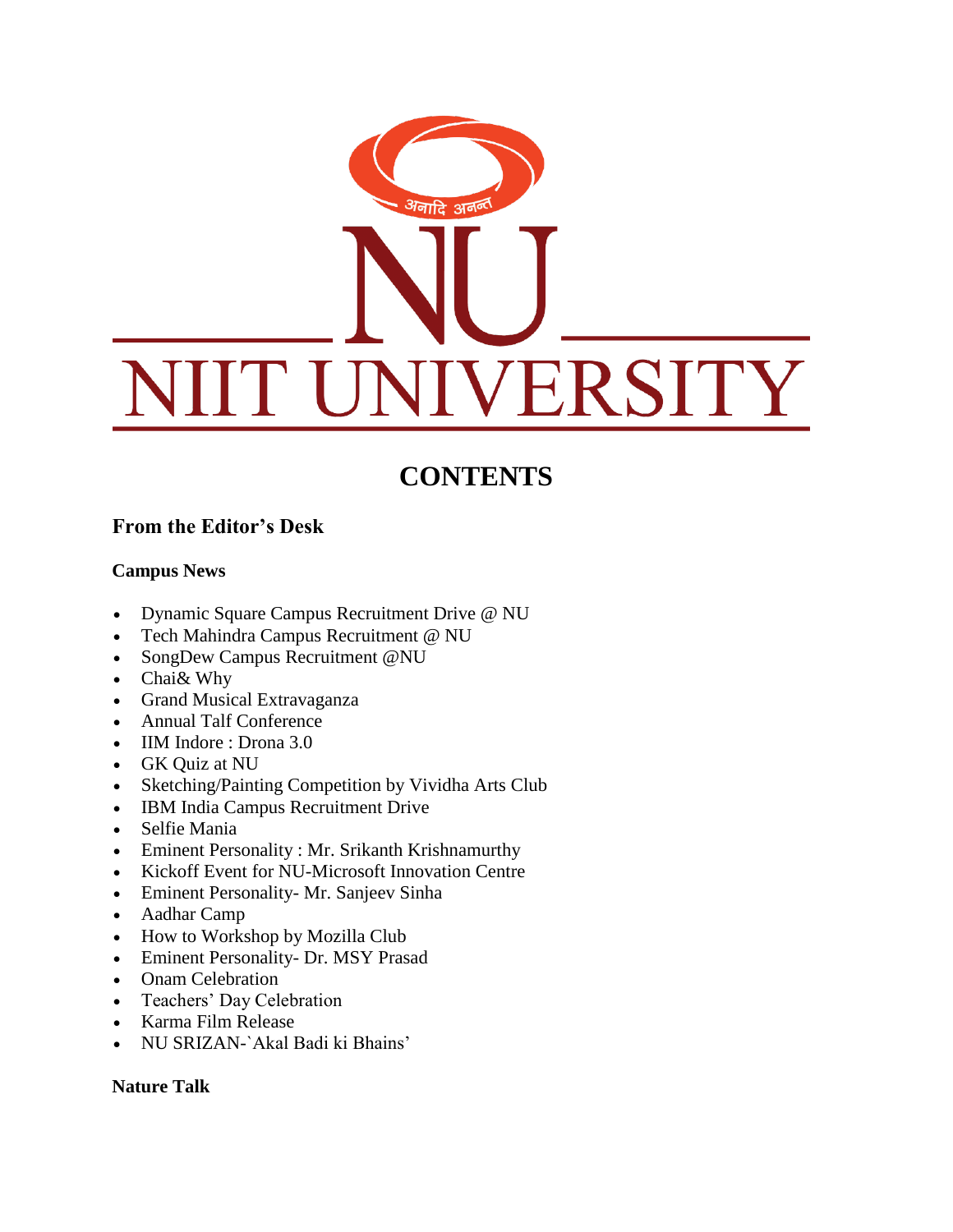• Malabar Large Spotted Civet

#### **Ayurveda News**

Ginger

#### **Student Editorial Special**

• I Am Your Poem

#### **Expressions**

- **Pictures**
- Red
- Problems
- Pictures
- Philharmonic stage
- Paintings

#### **Achievements**

**Research @ NU**

# **From the Editor's Desk**

#### **Dear Readers,**

As the university is prepares to celebrate the festival of lights, and with most of the students homeward bound, we realize the importance of keeping you updated on the recent happenings. Hence, we are here yet again with the October issue of NU NL.

As you relax at your homes or in hostel room (those who decided to stay back), without the need to rush to classes, being acquainted with all that has happened in the previous month would be good knowledge. Keeping in mind the need for variety in reading, to keep your interest from waning, this issue carries interesting articles from the Ayurveda club and our contributors.

With this I take your leave now. Wish you all a very Happy and Prosperous Deepawali! May the festival of lights dispel the darkness within us and fill our lives with Joy, Serenity and Prosperity.

Best Regards,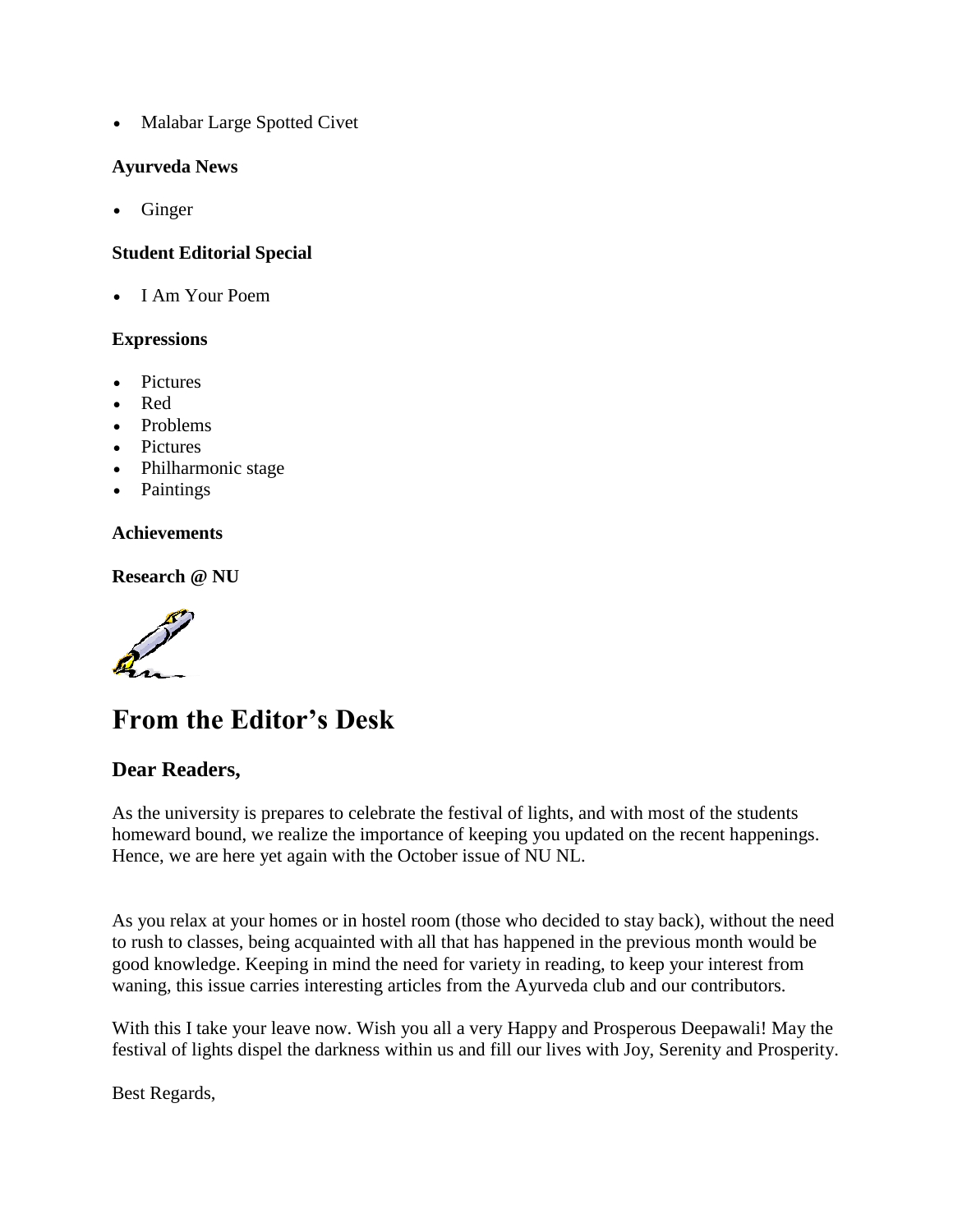#### **Anshima P Srivastav**

**Editor In-Charge,**

**NU Newsletter**

**[Anshima.Srivastava@niituniversity.in](mailto:Anshima.Srivastava@niituniversity.in)**

# **Campus News**



### **Dynamics Square Campus Recruitment Drive @ NU**

Dynamics Square, a Global IT Consulting, Business Solutions & Services Company run by passionate, experienced and committed team of Microsoft Dynamics Experts conducted campus recruitment drive at NIIT University on 16th September 2016 for B Tech 2013-17 Batch.

Dynamics Square

### **Tech Mahindra Campus Recruitment Drive @ NU**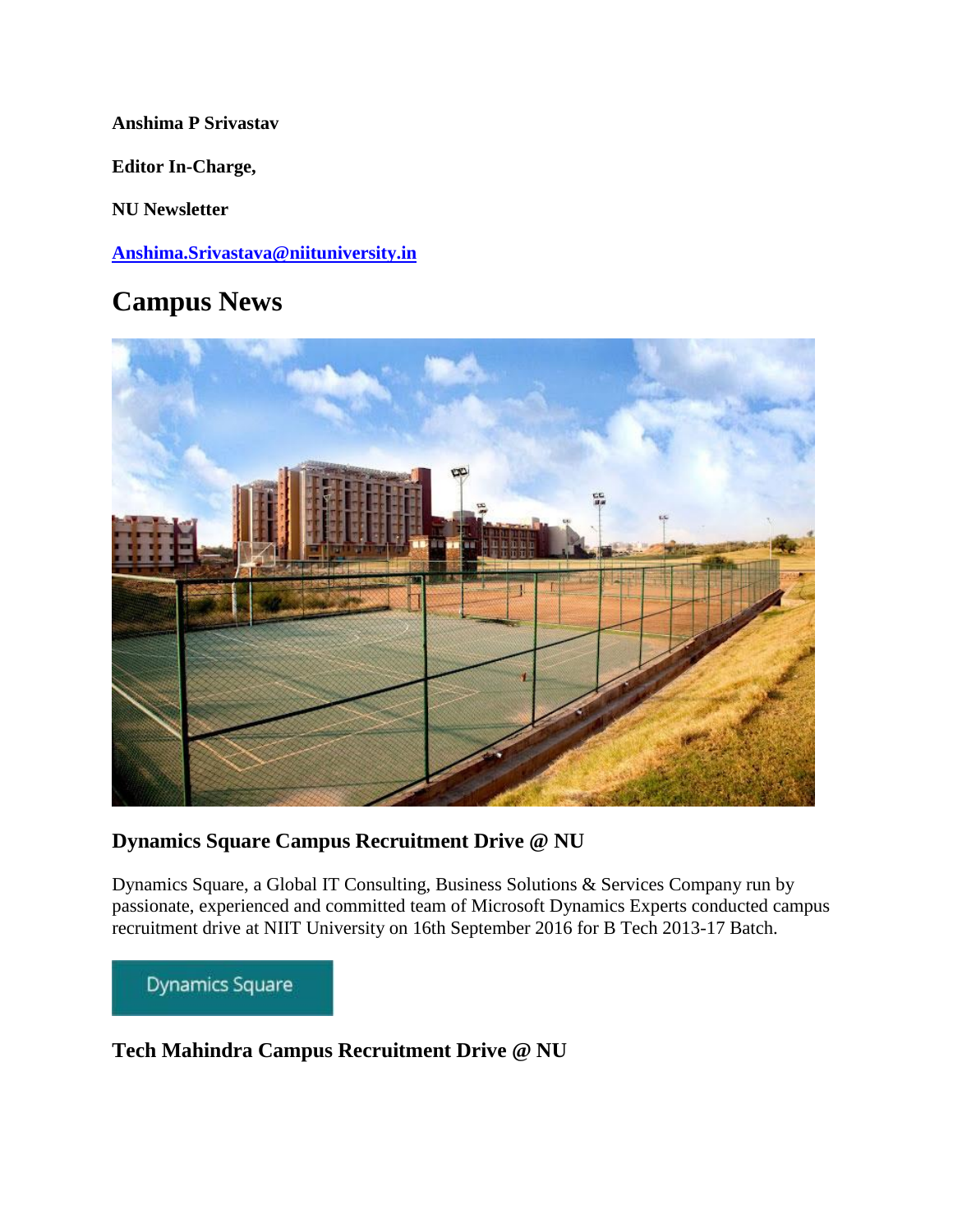Tech Mahindra Limited, an Indian multinational provider of information technology (IT), networking technology solutions and Business Process Outsourcing (BPO) to the telecommunications industry conducted campus recruitment drive at NIIT University on 22ndSeptember 2016 for B .Tech 2013-17 Batch.



# **SongDew Campus Recruitment Drive @ NU**

Songdew.com, one of the largest networks of musicians, artists and bands in the country conducted campus recruitment drive at NIIT University on 24th Sep 2016 for B. Tech 2013-17 Batch.



## **Chai & Why**

The session of Chai& Why was held on Monday 26th September 2016 at 7 pm in the Amphitheatre of UG I.Chai & Why is an occasional 'Encounter' with a Professor. This time the Professor was Dr Vijay Mandke. It gave us an opportunity to know him better as he shared interesting stories from his life, the high points as well as the lows.

### **Grand Musical Extravaganza**

The Grand Musical Extravaganza was organized by NIIT Music Club & Federal PGDBRM on 13th September 2016 in the auditorium. It was an Enthralling Musical Fiesta. Students gave praiseworthy performances. In all, an enjoyable evening.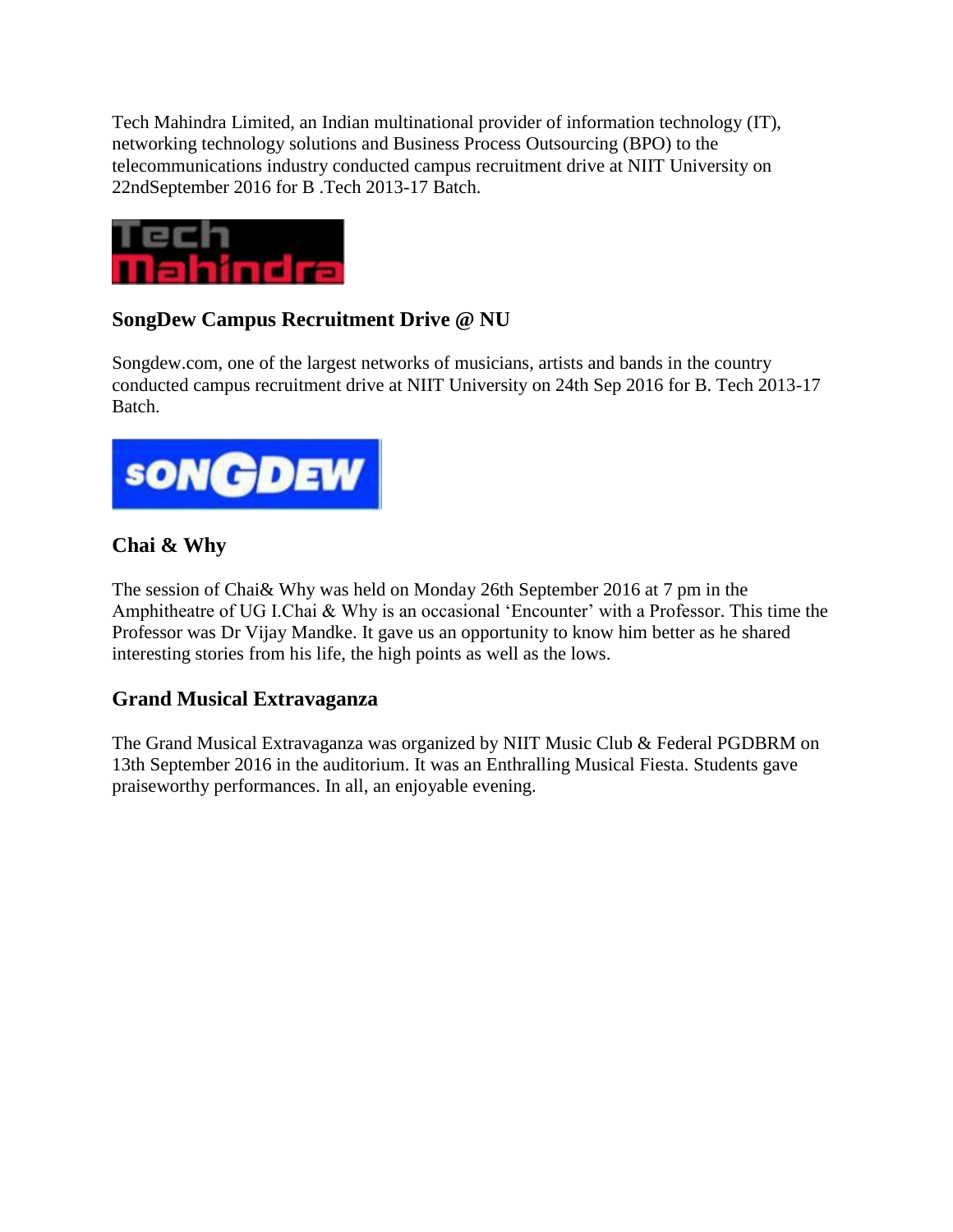

### **Annual TALF Conference**

NIIT University (NU) presented the 3rd Annual conference of The Asian Lenses Forum (TALF) in the capital on 23rdSeptember 2016. With an aim to bring together various thinkers, leaders to engage in a dialogue with each other and with students in order to explore the different 'lenses' through which we see ones' reality, this year's TALF conference deliberated on 'How on Earth can we live together?'



## **IIM-Indore: DRONA 3.0**

We saw a lot of NU undergraduates participating in the IIM-Indore Drona test on 24th and 25th September 2016. DRONA is a unique mentorship program in IIM-I's annual fest IRIS. It is designed for the aspiring candidates to get a sneak-peak into the lives of management students and preempt the virtues at a B-school. The test was to attend the same.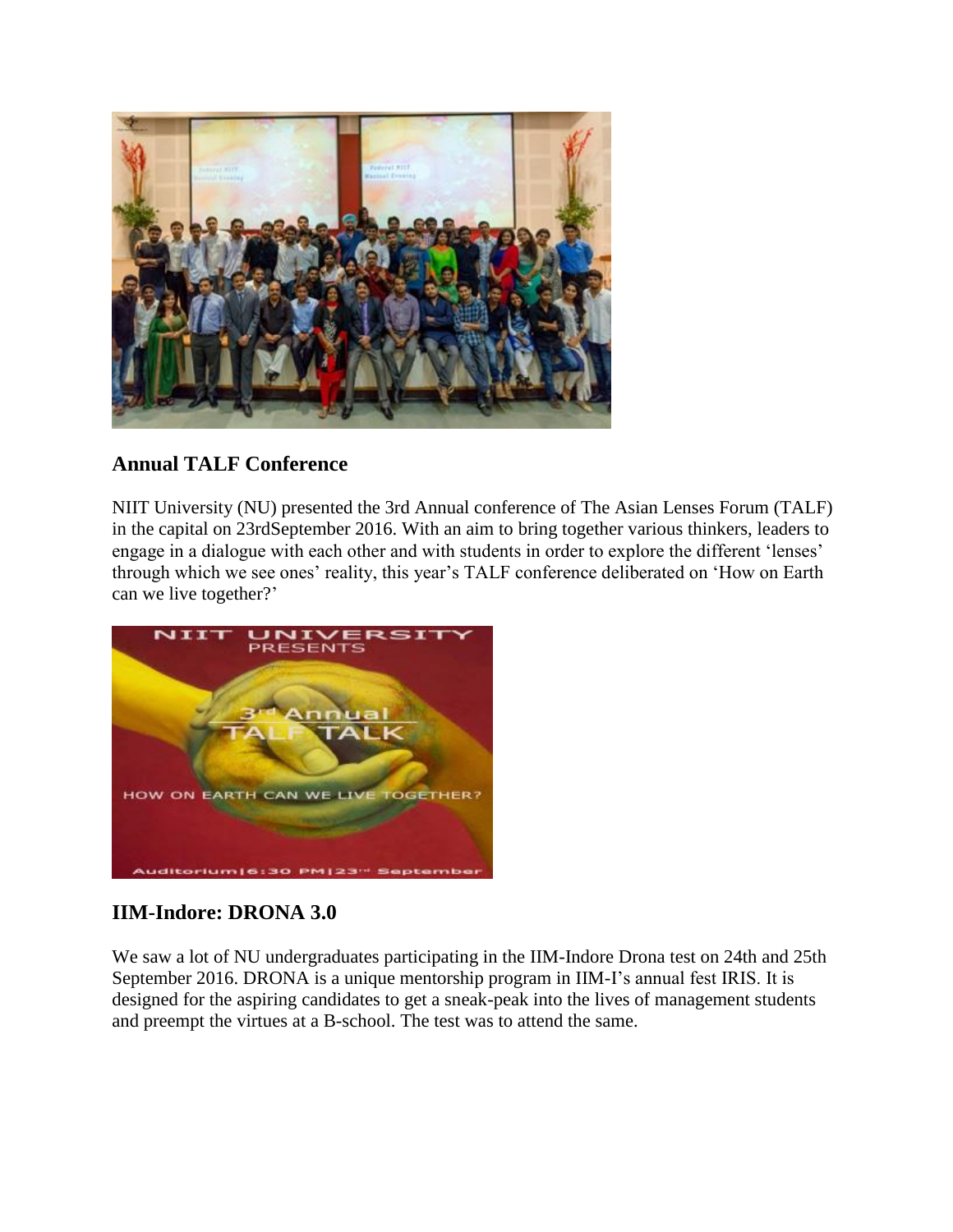

# **GK Quiz at NU**

A GK Quiz was organized in NU on 1st October 2016. Teams of 4 from all fields of study participated. The winners were Mind Bogglers; a team from B. Tech 2nd year and the runners up were 4 Idiots, a team from PGDBRM. The quiz consisted of 8 rounds – Current affairs, Sports, Technology, Entertainment, Politics, Identify the person, Mixed Bag and Rapid fire.It was a fun filled quiz where even the audience received chocolates on answering.

## **Sketching/ Painting Competition by Vividha Arts Club.**

On the occasion of Gandhi Jayanti, Vividha, the Arts Club organized a Sketching/Painting (Water Color) Competition on 2nd October 2016. The theme of the competition was 'PATRIOTISM'. The competition was open for all the students at NU.

## **IBM India Campus Recruitment Drive**

IBM India, one of the world's largest information technology companies in terms of revenue, conducted campus recruitment drive on 13th Sep 2016 @ NU campus for Industry Practice & Final Placements for B. Tech (CSE/ECE) 2013-17 batch.



**Selfie Mania**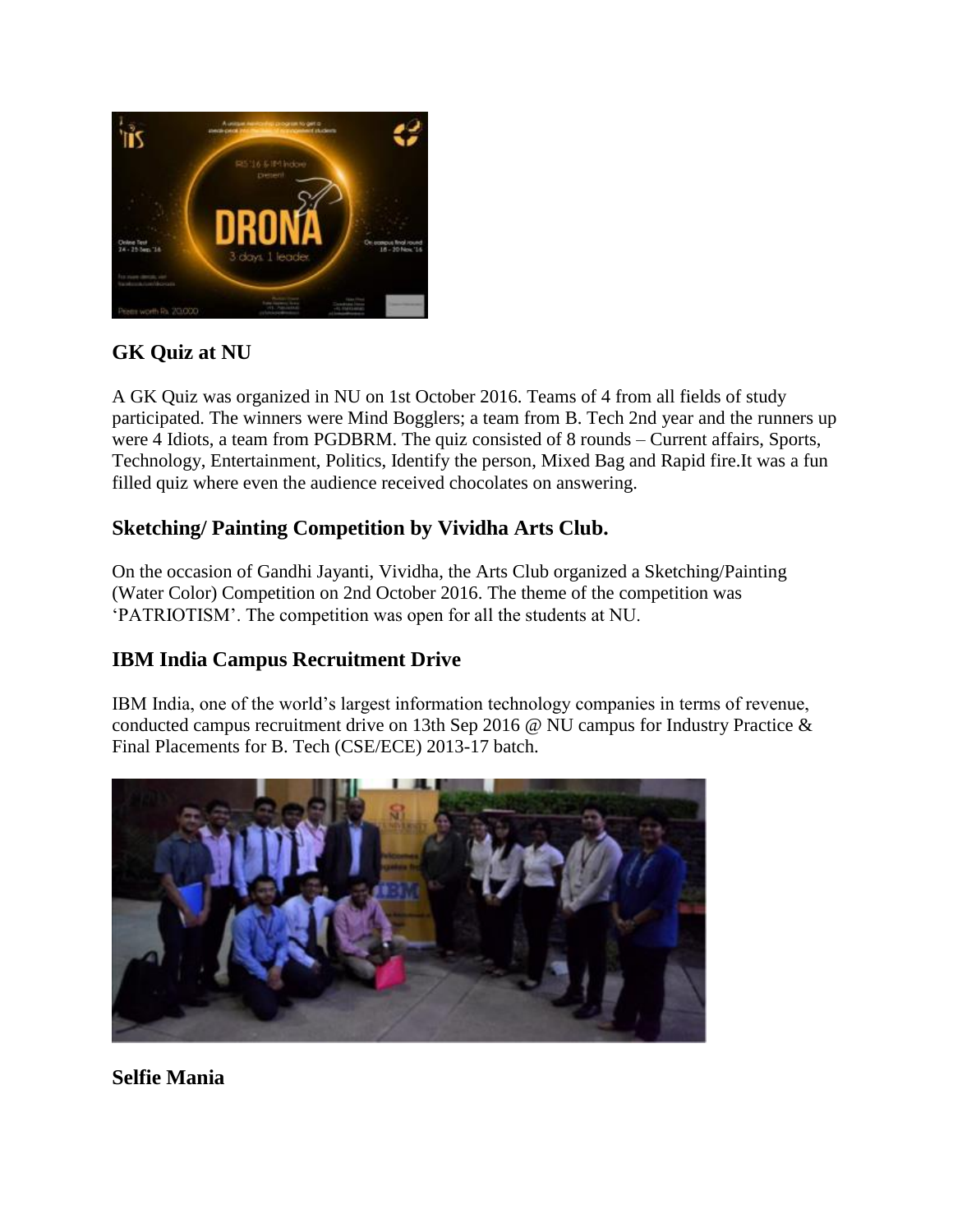On 15th September 2016, there was a selfie contest called 'Selfie Mania' organised by Federal Bank PGDRM with exciting prizes worth Rs 1000. The students posted their funny, attractive, creative, stylish,mad selfies/Groupfies and showed their selfie manias.



## **Eminent Personality-Mr.Srikanth Krishnamurthy**

Mr.Sirkant Krishnamurthy, Director of Alfa Rubber & Springs Private Limited and Managing Committee Member of the All India Rubber Industries Association (AIRIA) visited NIIT University on 21st September 2016.He interacted with the president of NU– Prof. V.S. Rao, Leadership Team, Area Directors and delivered a talk on topic 'The World Outside these four walls – Student Aspirations and Industry Expectations' to NU's B. Tech students.

### **Kickoff event for NU-Microsoft Innovation Centre**

The kickoff event for 'Microsoft Innovation Centre' was organised at NIIT University, on 24th September 2016. Event was inaugurated by Mr. Vijay K. Thadani, co-founder NIIT University, Prof. V.S. Rao President- NIIT University, and Dr. Parimal V. Mandke Vice President- NIIT University. Mr. Pankaj Dikshit, Senior Manager, Microsoft Learning from USA gave a motivational talk. Many students presented their apps including the prize winning apps developed by Rahul Agarwal & team and Sreyash Ratna Tripathi and team. A demo robot was presented by the first year students. Prof V S Rao presented all the app developers and MIC core team members with their certificates.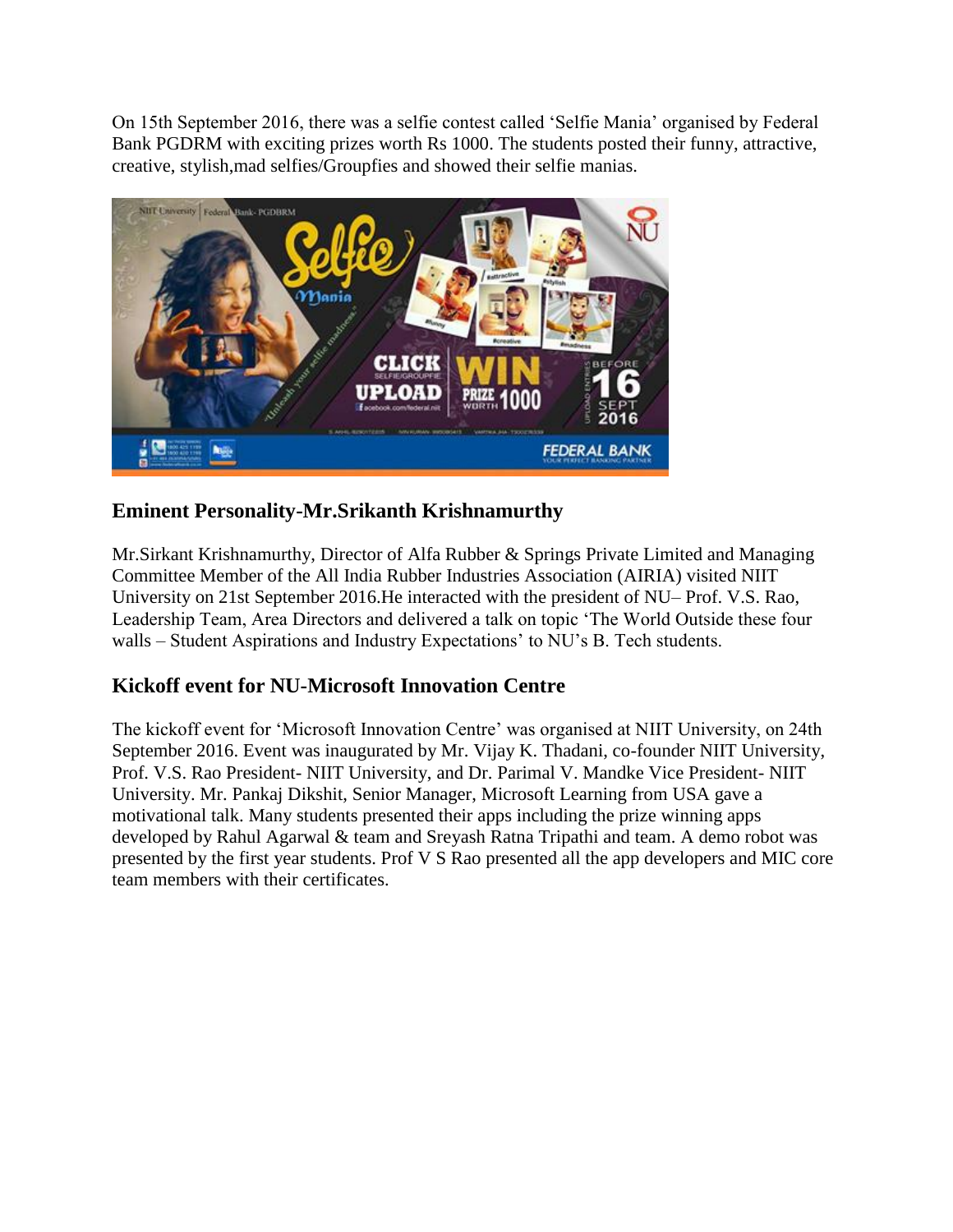

#### **Eminent Personality- Mr. Sanjeev Sinha**

Mr. Sanjeev Sinha, Capability Practice Leader, R & A Services, WNS Global Services visited NIIT University campus on 12th September 2016. It was an interactive session on analytics organized for the WNS-NU MBA Batch in collaboration with WNS Global Services. The session emphasized on the significance of the role of students as future `Decision Smiths'.

### **Aadhar Camp**

Finopaytech held a camp for making Aadhar card in NIIT University on 23rd and 24th September. The camp was open for people who wanted to make a fresh Aadhar card or update the existing card, and also for plastic card conversion of existing card holders. FINO is an empanelled enrolment agency with UIDAI and also got the license of ASA, AUA for doing eKYC. They are authorized to print UIDAI plastic cards for individuals having Aadhar number.

### **How to Workshop by Mozilla Club**

Mozilla club-NU held a workshop 'How to ' on 22nd September at NIIT University.The workshop gave an insight into what is software engineering, development, deployment and other factors related to SW engineering. They also helped to strengthen the basic understanding of coding through this workshop.

#### **Eminent Personality- Dr. MSY Prasad**

Dr. MSY Prasad, former Director, Satish Dhawan Space Centre (SHAR), Indian Space Research Organisation visited NIIT University on 14th Sep 2016. He was awarded the Padma Shri in 2014. He began with an oral introduction about the purposes of launch vehicles which carry satellites, satellites which carry the required payload and the payload which has to perform the intended task. It covered various noise propagation aspects which affect satellite antennas. These include absorption of satellite signals in the higher atmosphere, attenuation (i.e. loss of intensity) due to rainfall and scintillation caused by rare solar events, such as coronal mass ejections, which damages onboard electronic equipment. Other sources contributing to sky noise include depolarization, which causes erroneous data recording. This depolarization can be caused by the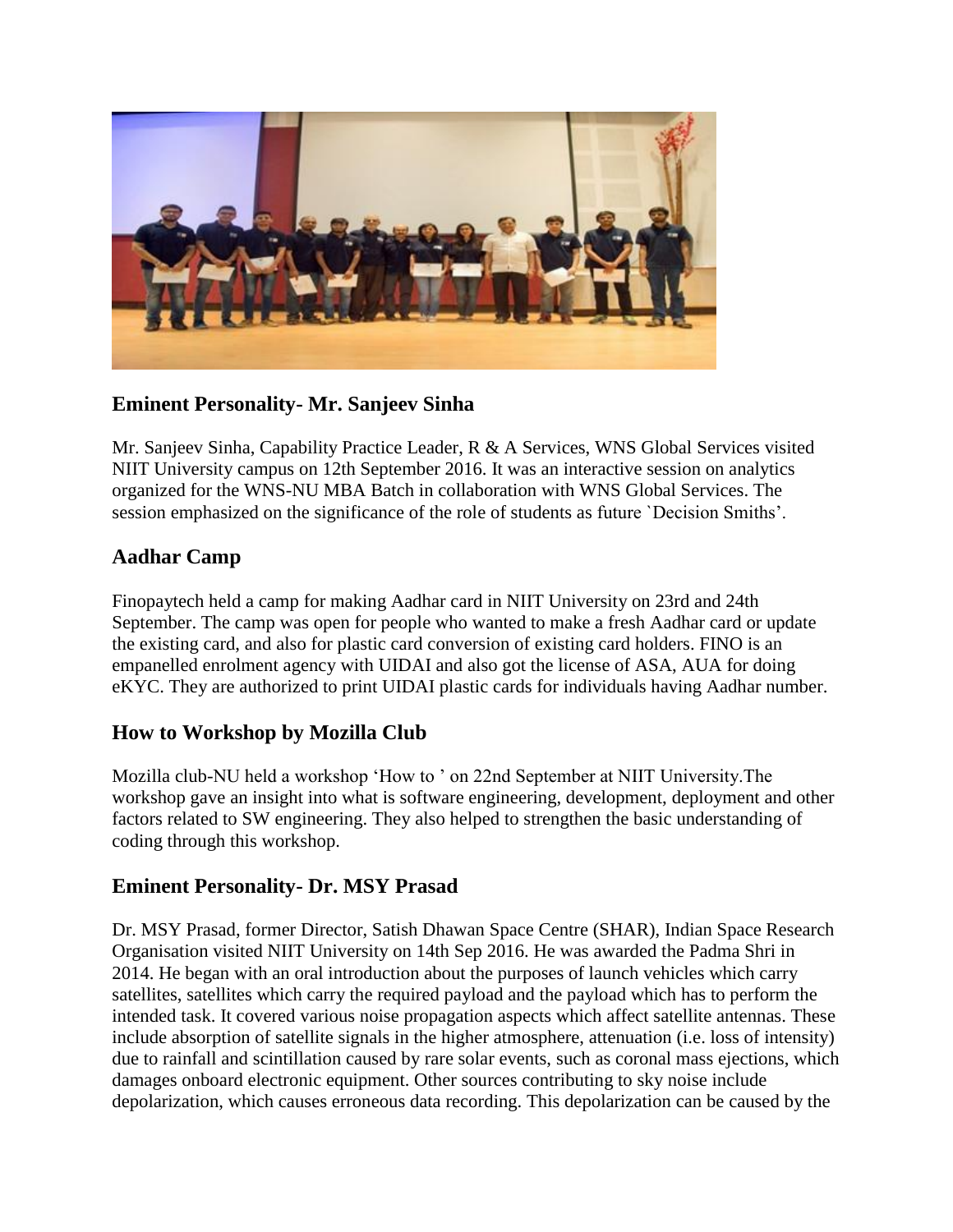atmosphere and the Faraday effect. The session then transitioned to antenna gain patterns, which are used to enhance the power given to the antenna. For better understanding of the topic he utilized various equations pertinent to antenna gain which included the physical dimensions of the antenna aperture. This was followed by slides on dual reflector systems, which takes in two electromagnetic waves and focuses them into a stronger output wave. He concluded the session by discussing more transmission equations, which involved power gain, flux density of the satellite transponder, carrier power received at the antenna and the carrier power loss experienced at the satellite antenna. The equations were supplemented with real-world examples with usable numerical values, which gave relevant context to these equations. The session became all the more interesting as he shared pertinent incidents that he had in his 35 years of work at ISRO.

## **Onam Celebration**

Onam Celebration was organized by Federal PGDBRM on 17th September 2016. Onam is a major festival celebrated in Kerala. It marks the commemoration of home-coming of the King Mahabali and to pray to the fifth avatar (incarnation) of lord Vishnu, known in Hinduism as Vamana.



### **Teachers' Day Celebration**

Teacher's day celebrations were organized by the Theatre and Dance club of NU on 15th September 2016 in the auditorium. A short play was presented by NU's Theatre club Rangmanch. The dancers danced on peppy bollywood songs. It was an evening dedicated to all the teachers at NU.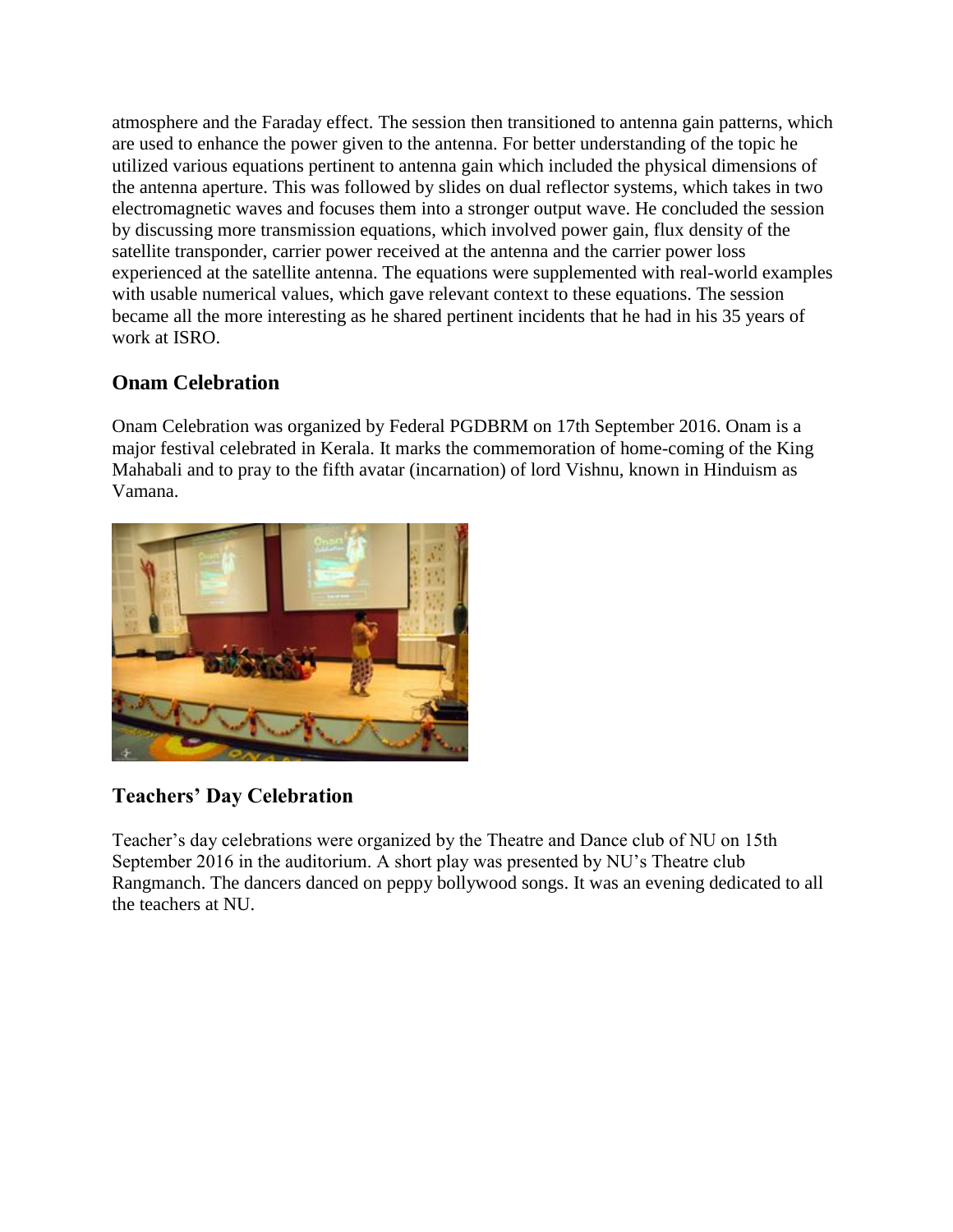

### **Karma Film Release**

Movie club FYCK released their most awaited production 'KARMA – all happenings lie within this'on 1st September 2016. The trailer was released on 25th August 2016. It was well appreciated by the audience.

### **NU Srizan-`Akal Badi ki Bhains'**

NU Srizan club organized Akal Badi ki Bhains in NIIT University on 19th September 2016.The event had three rounds. These included activities like solving the riddle, tongue twisters and fist fight. Winners received a cash prize for the same. Everyone was filled with zeal and enthusiasm and enjoyed to the fullest.

# **Nature Talk**



**Malabar Large Spotted Civet**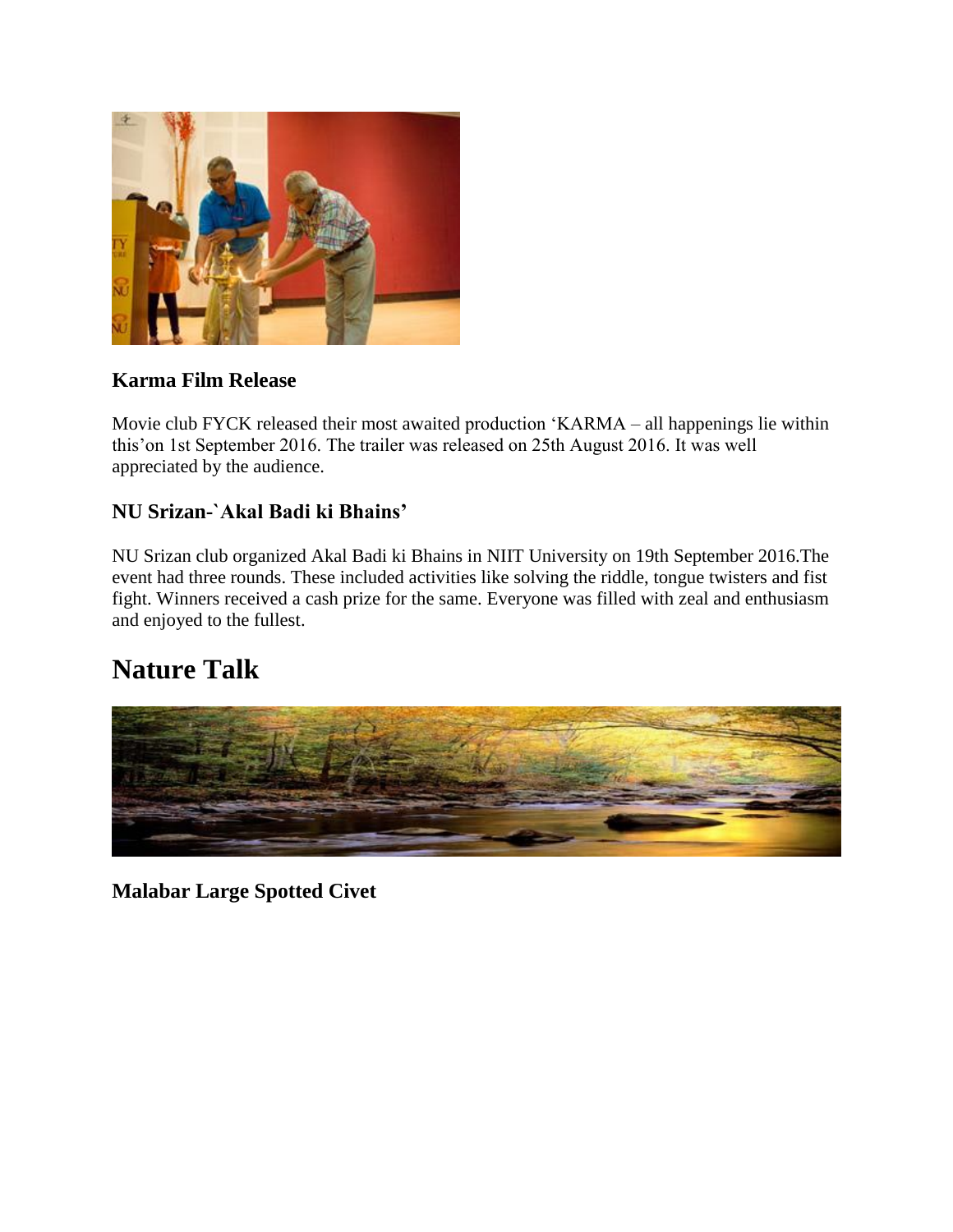

The Malabar large-spotted civet (Viverracivettina), also known as the Malabar civet, is a viverrid endemic to the Western Ghats of India. It is known as Kannanchandu and Male meru in Kerala, and in Karnataka as Mangalakutri, Balkutri and Doddapunugina.

In the 19th century, Malabar civets occurred throughout the Malabar coast from the latitude of Honore to Cape Comorin. By the late 1960s, Malabar civets were thought to be near extinction. In 1987, one individual was sighted in Kerala. Malabar civets are considered nocturnal and so elusive that little is known about their biology and ecology apart from habitat use.

The Malabar large-spotted civet is dusky gray. It has a dark mark on the cheek, large transverse dark marks on the back and sides, and two obliquely transverse dark lines on the neck. These dark marks are more pronounced than in the large Indian civet. Its throat and neck are white.

#### **STATUS AND CONSERVATION**

Until a few decades ago, Ayurvedic physicians in Kerala reared Malabar civets to obtain civetone, an extract from the scent gland, which was used in medicine, and as an aromatic. It is now seriously threatened by habitat destruction and fragmentation. Until the 1990s, it was confined to remnant forests and disturbed thickets in cashew and rubber plantations in northern Kerala, where the hunting pressure was another major threat.

**Divya Sara Kurian B. Tech ( 2013-17)**

Source: www.wikipedia.org

**Ayurveda Club**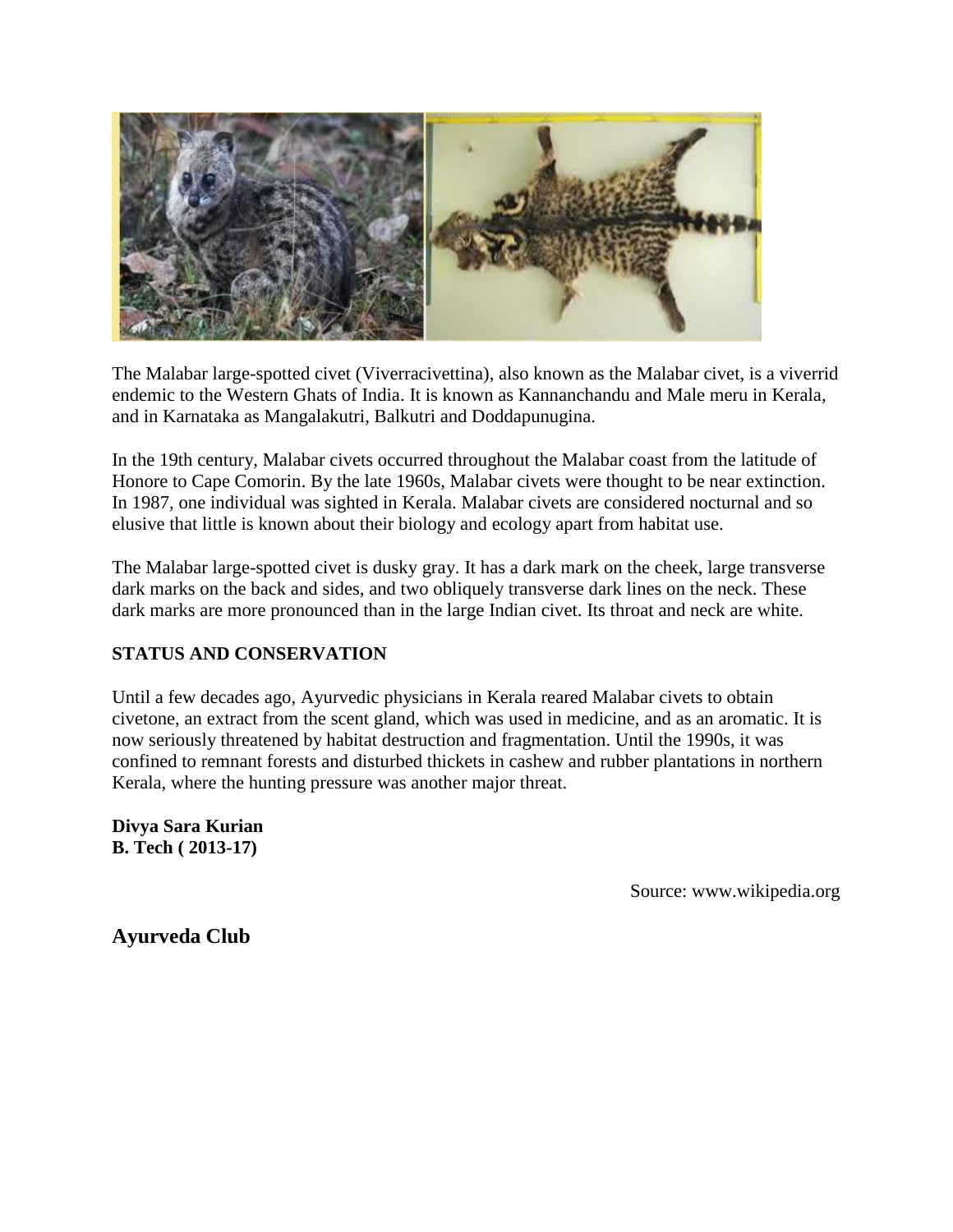

#### **GINGER**

Ginger is a plant with leafy stems and yellowish green flowers. The ginger spice comes from the roots of the plant. Ginger is native to warmer parts of Asia, such as China, Japan, and India, but now is grown in parts of South American and Africa. Now-a-days, it is also grown in the Middle East to use as a medicine and with food.

Ginger is commonly used to treat various types of 'stomach problems,' including motion sickness, morning sickness, colic, upset stomach, gas, diarrhea, irritable bowel syndrome (IBS), nausea caused by cancer treatment or HIV/AIDS treatment, nausea and vomiting after surgery, as well as loss of appetite.

Other uses include pain relief from Rheumatoid Arthritis (RA), Osteoarthritis, menstrual pain, upper respiratory tract infections, cough, respiratory problems, migraine headache, bronchitis, and diabetes. Ginger is also sometimes used for chest pain, low back pain, and stomach pain, discontinuing use of drugs called Selective Serotonin Reuptake Inhibitors (SSRIs), Anorexia, to stimulate breast milk, as a diuretic, and to increase sweating. It is also used to treat cholera, bleeding, bacterial bloody diarrhoea, baldness, malaria, inflamed testicles, poisonous snake bites, and toothaches.

Ginger contains chemicals that may reduce nausea and inflammation. Researchers believe these chemicals work primarily in the stomach and intestines, but they may also work in the brain and nervous system to control nausea.

Ginger can prevent stomach upset from many sources, including pregnancy, motion sickness, and chemotherapy. "This is one of Mom's remedies that really works," says Suzanna M. Zick, ND, MPH, a research investigator at the University of Michigan. A powerful antioxidant, ginger works by blocking the effects of serotonin, a chemical produced by both the brain and stomach when you're nauseated, and by stopping the production of free radicals, another cause of upset in your stomach. In one study of cruise ship passengers travelling on rough seas, 500 mg of ginger every 4 hours was as effective as Dramamine, the commonly used OTC motion-sickness medication. In another study, where subjects took 940mg, it was even more effective than the drug.

It decreases your blood pressure, arthritis pain, and cancer risk. Ginger helps regulate blood flow, which may lower blood pressure, says Zick, and its anti-inflammatory properties might help ease arthritis.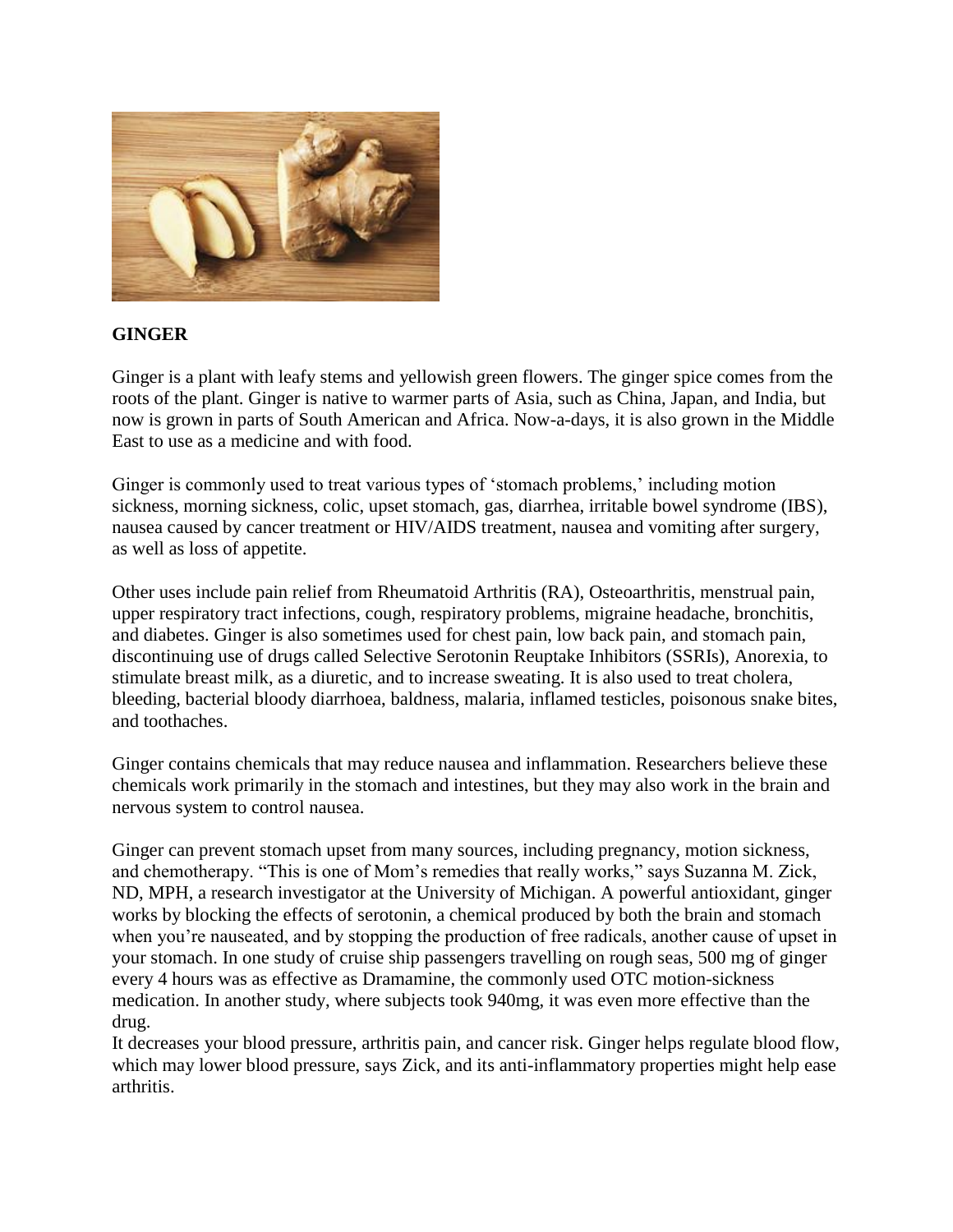Ginger extract had a significant effect on reducing pain in all 124 patients with osteoarthritis of the knee, in a study conducted at the Miami Veterans Affairs Medical Center and the University of Miami. Those same anti-inflammatory powers help powdered ginger kill ovarian cancer cells as well as—or better than—traditional chemotherapy, at least in the test tube, found a study by the University of Michigan Comprehensive Cancer Center. Although further testing is needed, Zick and the study's authors are excited about its prospects: "Our preliminary results indicate that ginger may have significant therapeutic benefit for ovarian cancer patients."

Maximize the benefits: For nausea, ginger is best taken before symptoms start, at least 30 minutes before departure, say the Graedons. They recommend capsules containing 500 to 1,000 mg of dried ginger every four hours, up to a maximum of 4g daily.

#### **STAY HEALTHY, BE HAPPY..!!!**

**Sushmita Singh B. Tech (2013-17) Rama Krishna Panda B. Tech (2015-19)**

# **Student Editor Special**



### **I Am Your Poem**

I am the sketch of your thought,

The ink of your heart,

The carrier of your words,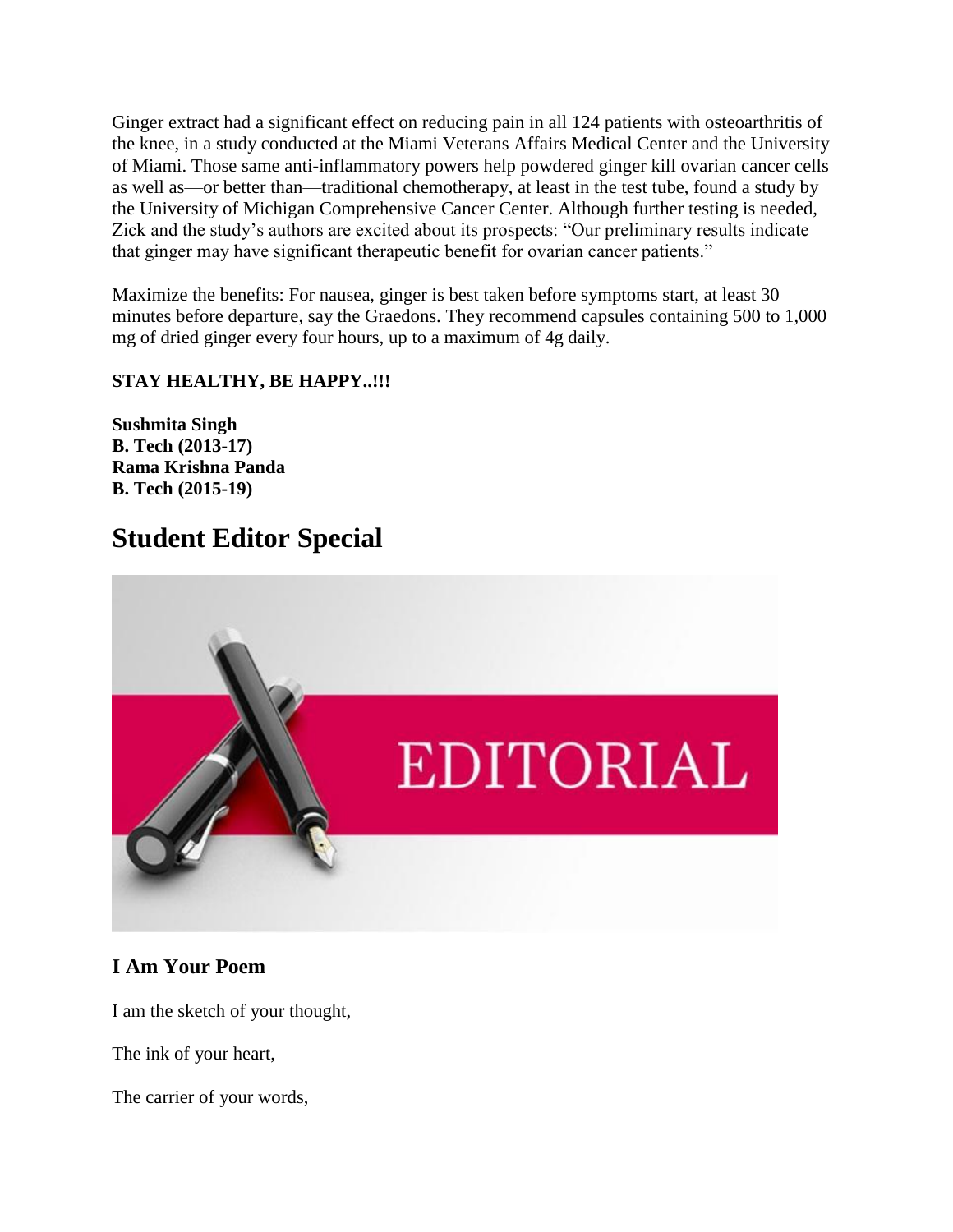And the synopsis of your belief. I am created from the array of emotions never made public, The phase never spoken, The parallel thought that made up half the reality, And the weirdos you call realization. I am the companion during your swings, The keeper to your memorable memento, The safe to your tears, And the backer to your smile as you grow. I am the one you rely on to relieve you of all the burden and pain inflicted, to guide you through times tough and demanding, and to hear you when no one has ears anymore for you've grown up a person now. For time, might've settled for a smaller pace, The world knows by now and so do you. It's here, yes, it is. I'd still put up a face brave and tough, I'd be your last breathe, They call it the final expression, the last words. It's been a while now since you're gone.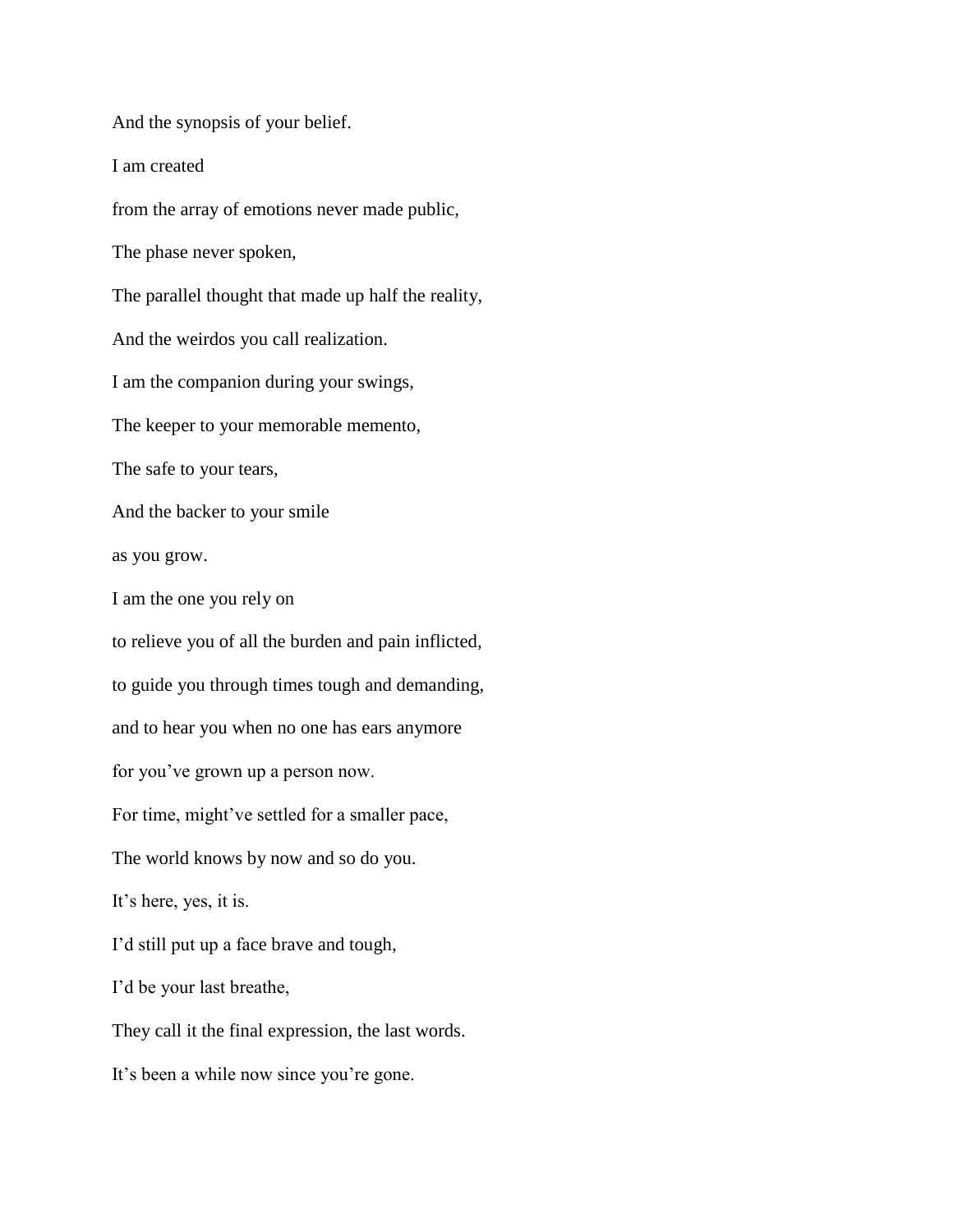People say you're dead,

I refuse to believe so,

I know you're still there, somewhere inside me,

Inside the compilation of your life- The Told and the Untold,

The page never seen, the side never considered.

I am a poem,

I am your poem,

The casket of your life,

And I live on, so do you.

**LakshayDhupar B.Tech (2015-19)**

# **Expressions**



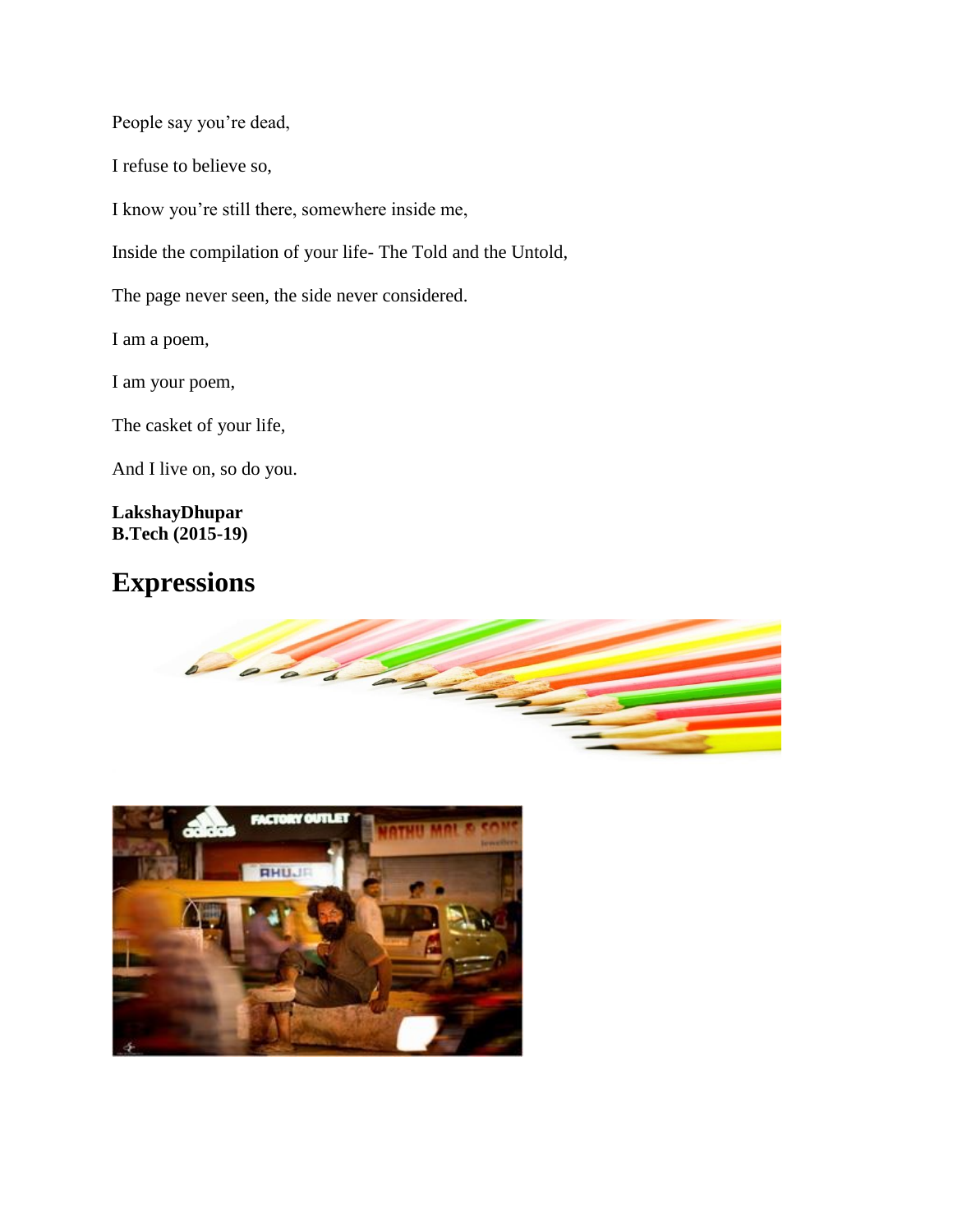

**Success: A Journey**

**Madarapu Srikar B.Tech (2014-18)**

# **Red**

In a world of black and white, where I lived, on a Sunday morning, I left my house. As I opened the door, a chill wind, a gust, struck me. I was taken aback. I quickly stepped outside as I put on my cap, and locked up the door. I started to walk on the pavement, looking at the buildings on both sides of mine. There was nothing, except the same monotony. I always felt it radiated. I could do nothing, but feel desolated in a world of brick and cement, which I had fabricated into my reality. It was right then that I saw it.

I had walked a good distance and on my path, there was only grey, coagulation of the two extremes where I saw it. It was something I had never witnessed before. Everyone else around me stopped to look at it. They didn't have any clue of it. It looked like water, but a shade I had never seen, a colour I didn't know, the texture I had never touched, a moment I had never lived. It was just a drop, but it felt like I was inside it, and to me it's depth made it feel like an ocean. And then something happened.

A little girl appeared. The whole crowd started looking at her. She looked up. She blinked again and again. It was mesmerizing to look at her. She had an innocence in her, which I had never witnessed. Hazed, she stood. And as she stood she wondered why she was being looked at. At that moment, catching the gaze of people around her, she looked down and saw that her white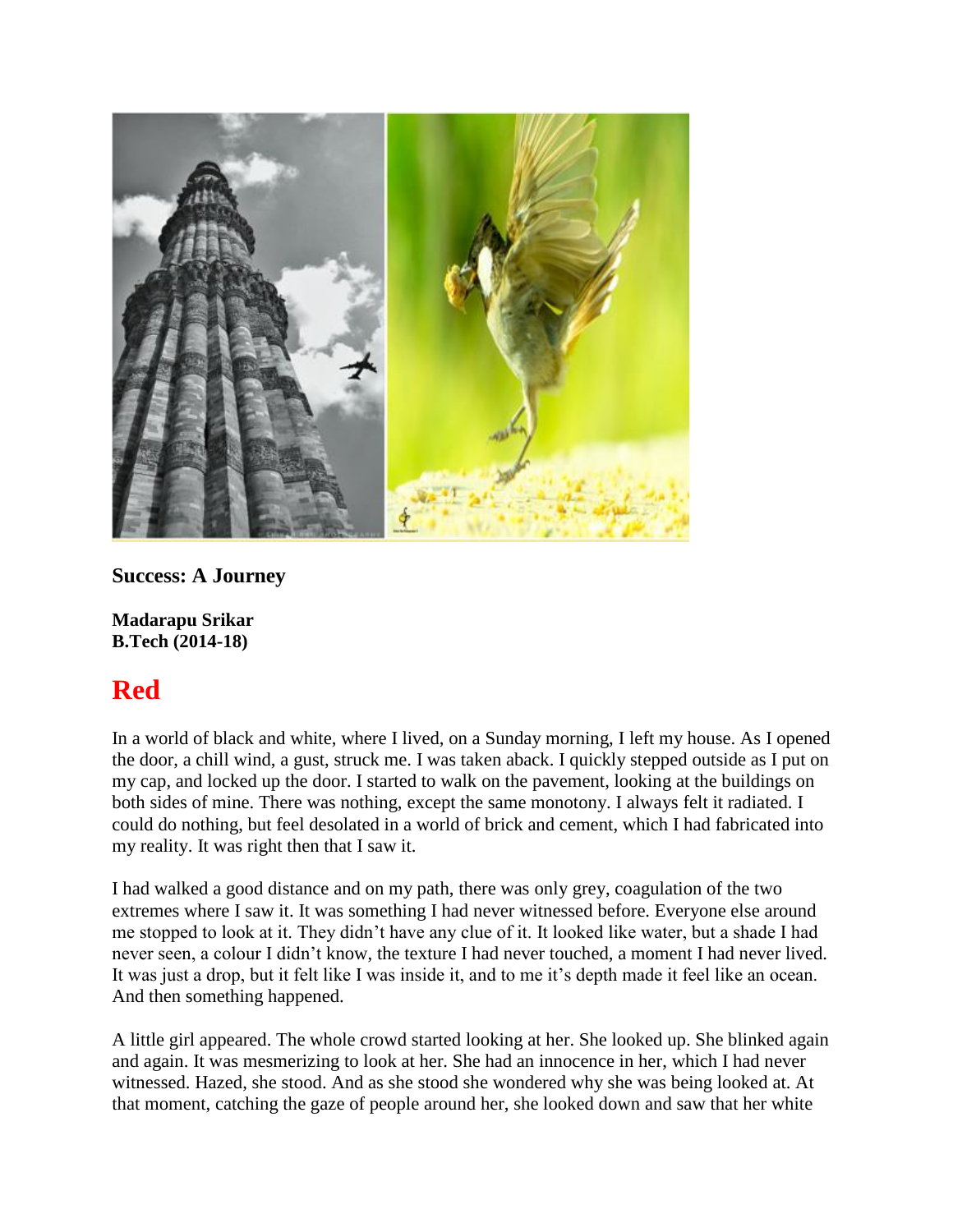frock was turning the same shade as the water on the pavement. It looked wet, and thick. The girl put one hand on her tummy, and started to cry. "It pains", she whispered. Losing her balance, tumbled to one side.

She was crying, shouting with pain. Everyone stood dumbfounded as the pool on the pavement went thicker and thicker, denser and denser, as the drops kept falling from the girl's body. At that moment, I realized that it was not water. It never was water. It couldn't be water. It was blood.

I thought, "It's red". How would I know that? All my life I had studied that blood is red. I had been told that blood is red in colour and it is a shade that we cannot see. I knew it's wavelength, I knew it's properties. But never could I see it. Not till this moment.

And seeing it was breathtaking. At one point, I was overwhelmed by the power of this small dot on an infinite spectrum, and at another point I was panicking seeing the child crying with intense pain. A pain that I had never felt, but a pain that still hurts me looking at someone inflicted with it, that too for a little and innocent child like her.

Chaos filled my head. It went from one part to another. Started from the eye sockets, to the nostrils, to my mouth and my ears, making its way through my cranium, drilling through every inch of it.

Now I too was in pain. It was there, suddenly, exploding everywhere in my body. I kept my hands on my face, started clawing through it hoping it to stop. But my every attempt made it worse. I closed my eyes, and from the screams I heard, it was obvious that the whole crowd was in the same pain in which I was.

I felt like I had exploded in two halves which were again tearing up into a million parts, and those million parts into millions more. I couldn't bear it. I opened my eyes to see what was happening around me. The whole world transformed before my eyes. Everything I knew was being destroyed. The monotony had disappeared. A storm was raging in the sky as it went dark. It was a change I had never expected. I looked at the little girl in the blood soaked frock. She was still alive. She caught my eye. She stared at me, and I stared back at her. Something was different about her.

The little girl stood there, calm and totally centered. Blood was trickling down her legs, but she stood there as if nothing had happened to her.

Seeing the blood, I was being reminded of all the sins, of all the harm, of all the chaos, of all the violence, all the wars, all the fear, and all the pain that existed.

I started to cry. The girl was still looking at me, but she smiled. "It's okay", she whispered. The pain was crushing me. How could I be okay? How could she remain calm? I was feeling the weight of the whole world on my shoulders. I started crying terribly, and shouting at the top of my voice. The pain reached its pinnacle. I looked down at my hands, and I saw blood again. On my hands, closer than it had ever been to me, my own blood, in my hands. I looked at everybody else. They too were looking at their own bloods that was in their hands right now, a result of the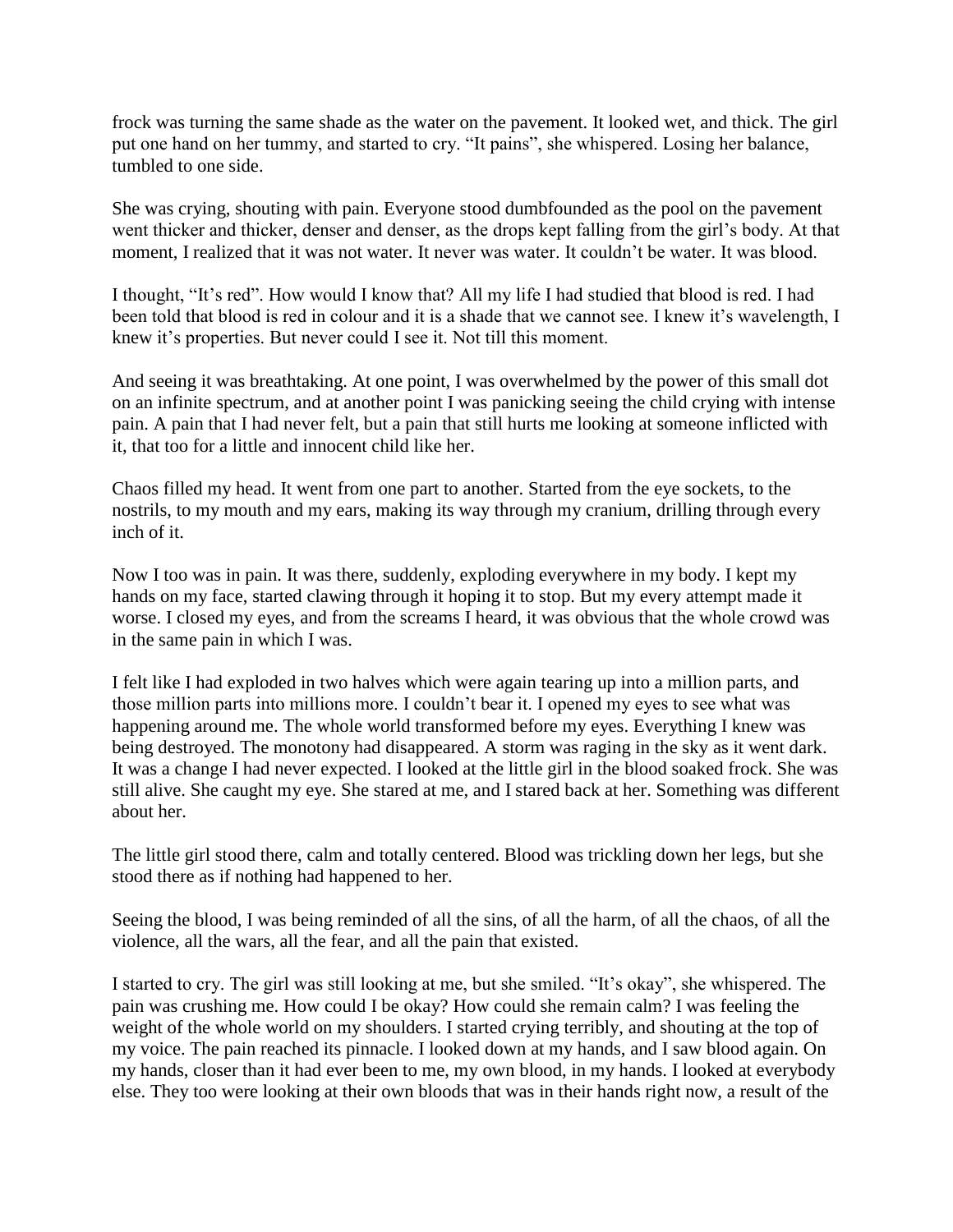desperate attempt everybody made to end their pain, clawing at their faces. And then, my pain ended.

Suddenly there was colour, colour everywhere. Different colours which I had never seen. Even sound had a different meaning, every single vibration stirred an emotion inside me, enormous in its nature, beautiful in its flavor.

I looked around, the people were still shouting. But I felt extremely calm. I felt peaceful. I looked at all the blood that was spread everywhere, but I felt a peace, a tremendous serenity that just seemed to connect me to everything. It flowed out of my arms, my legs, my whole body. It was radiating from the little girl too. She looked at me and smiled at me. I smiled back. And then everything was back to normal. I still stood on the pavement. The crowd that had gathered started to dissipate, everyone was going to their normal lives. The girl was no more there. All the red had vanished except the little drop of blood still on the pavement. I asked people what it was.

"It's water."

"Looks like water."

"Water, why do you even care?"

"It's water! Now leave me!"

"Water or-could be something else, I don't know man!"

I was the only one there who knew what had happened. It was then that it clicked. Nothing had happened at all. That one gaze of red had unleashed a realization. What I had witnessed was not something that happened in this world, it was a glimpse into people's minds and into my mind. I looked at the chaos, the fear that was in people's heads, the suffering embedded deep down beneath the cover up of their lives. Their name, their age, their bodies, obsessions, everything was a distraction from the inherent pain of their lives.

A glimpse in the red, a step into darkness had ridden me of this fear. At this moment, I just stood gazing into the limitless sky, wondering how far I went?

#### **Yash Saxena B.Tech(2015-19)**

#### **Problems**

When the fears and problems are way too deep, There is more to life than to sit and weep. Hang in there and fight it out, How you react to problems is exactly what life is about. Your friend list will become smaller by the day, You won't be able to sleep till the sky turns grey.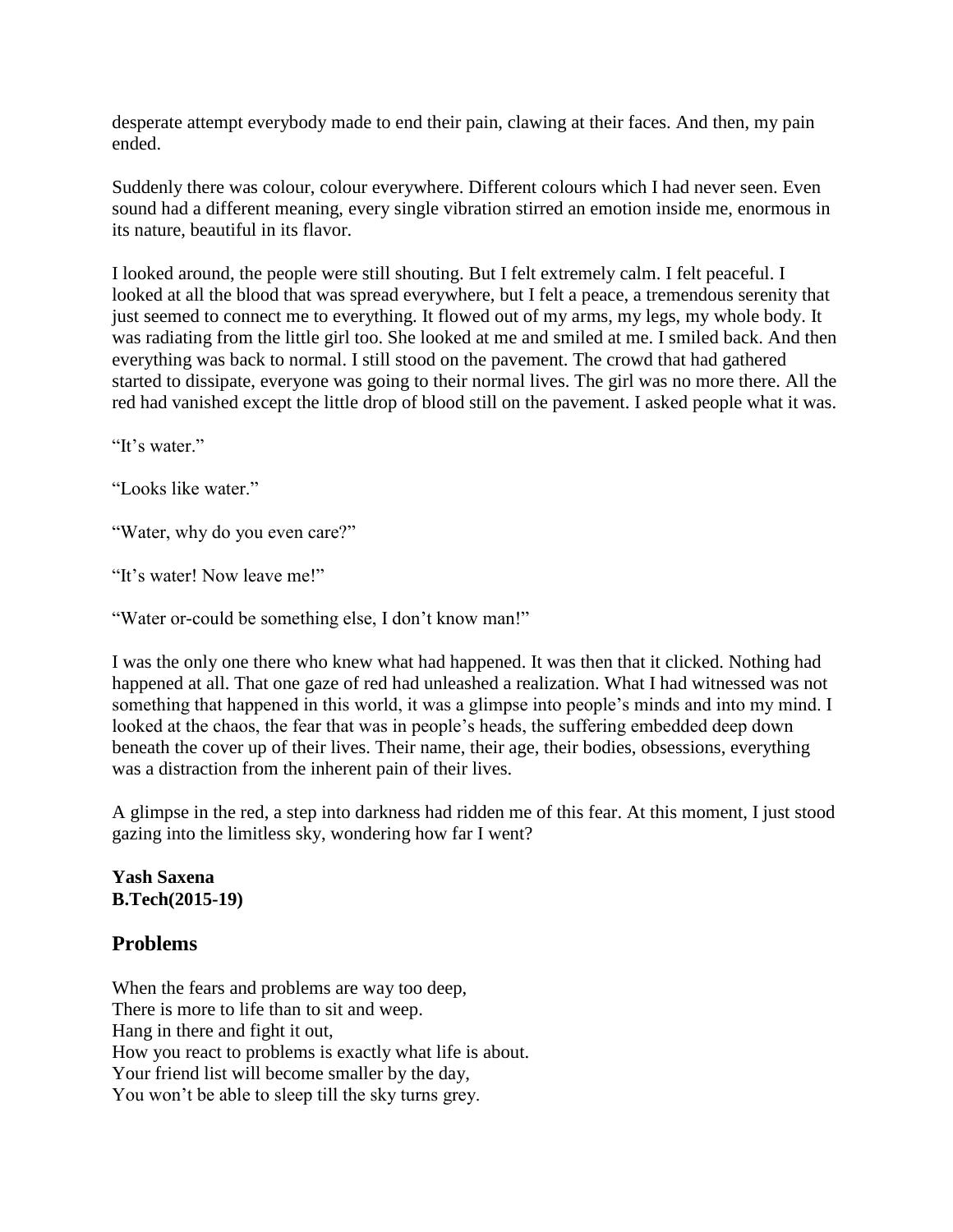Those true to you will stand there through thick and thin, Just keep battling every day, one day you will win. Don't let the warrior in you die, It will be hard for anyone to explain why. You gotta be stronger than strong, You've gotta do the right, though it's easier to go wrong.

One day you will get the happiness you are ought to get, And that day you are never going to forget. Because the cries will turn into laughter, Life will get easier on you thereafter. It all depends on whether you are willing to hang in there, All the wounds and scars will repair. Everyone out there is a warrior just like you, They got past their own problems too. So, don't let the warrior in you die, It will be hard for anyone to explain why. You gotta be stronger than strong, You've gotta do the right, though it's easier to go wrong.

#### **Gaurav Bothra B.Tech(2013-17)**

#### **Pictures**

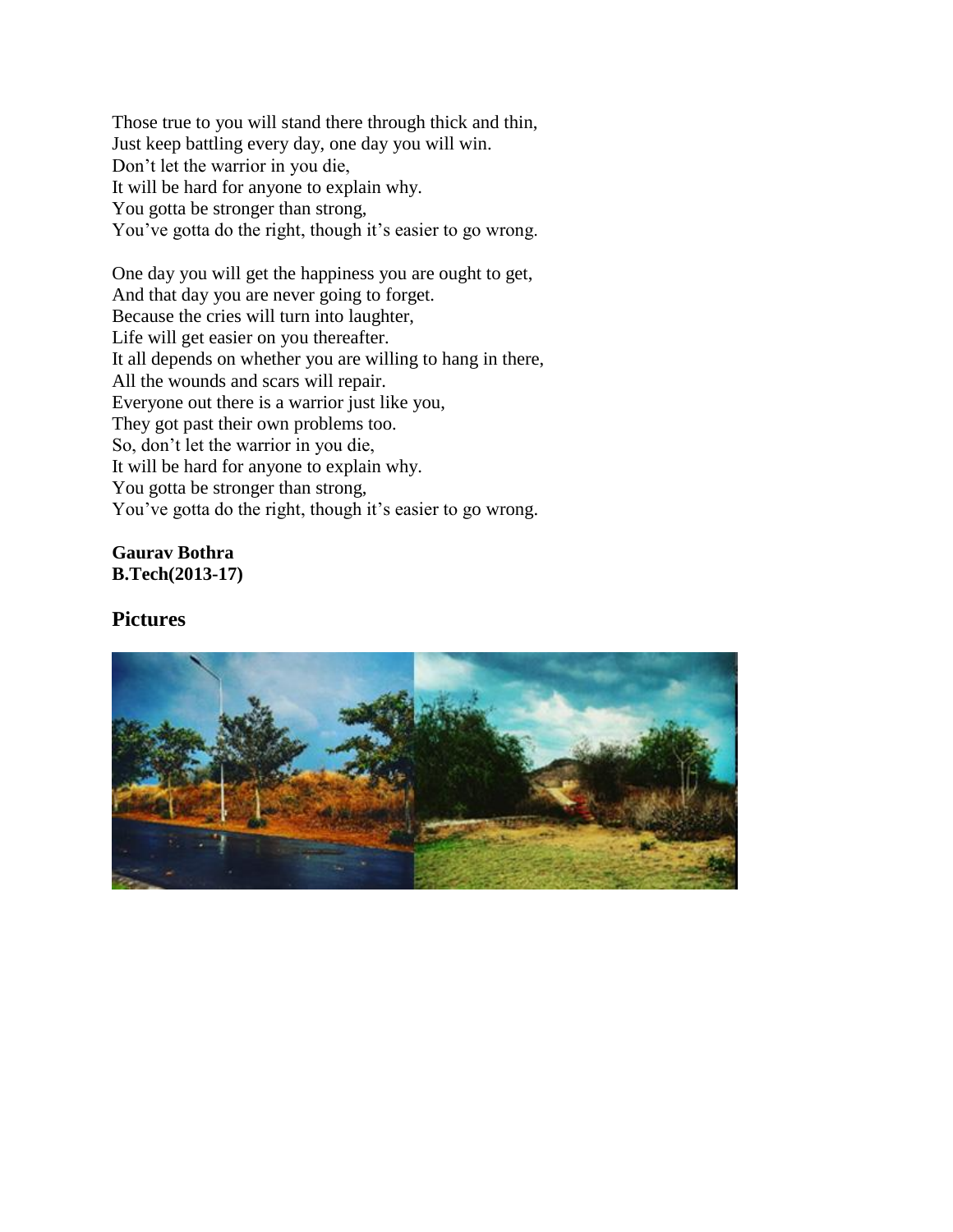



**Kumar Aniket B.Tech(2015-19)**

#### **Philharmonic stage**

Funky music was never my genre, They seemed ghastly like the performer; Whom I saw with whim, to bury peace, To bare thoughts full of disgrace. From whence these harsh cacophonies Made mark to the hassle harmonies, Notes and tunes were to serenade or To give environment a serene effect of musical décor. Mingle of symphony Can bring harmony, But syndicating for music Can't make people philharmonic. Age of audience may ponder them to listen syncopation, But melody was never debilitated even for occupation. Ecstasy is needed for eclectic lyrics, After all, feelings don't make voice wobble always.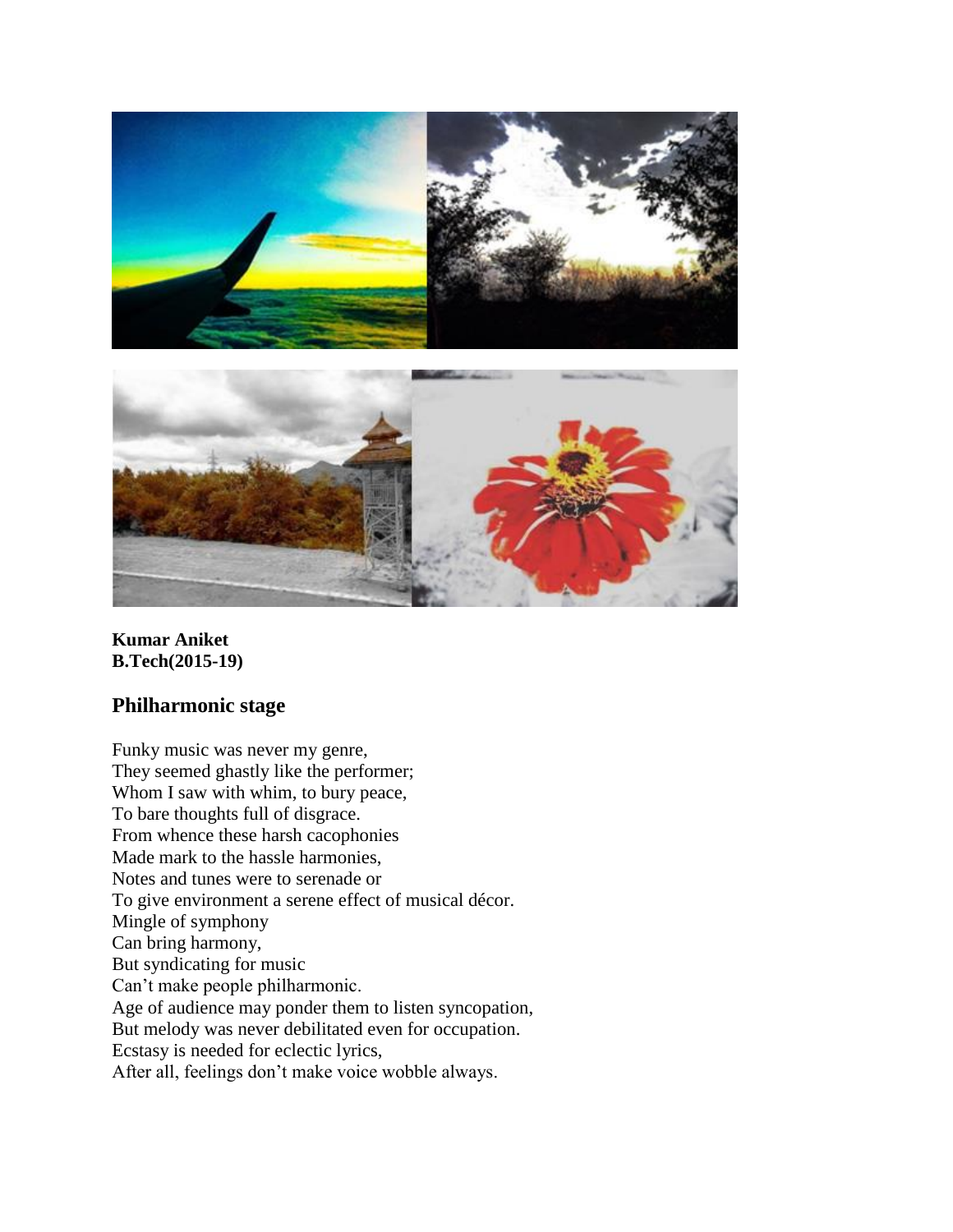**Nandini Sinha B.Tech( 2016-20)**

#### **Paintings**



**Nandini Sinha B.Tech( 2016-20)**

# **Achievements**

## **NU Student's Achievements**

Sreyash Ratna Tripathi and Rahul Agarwal from B Tech (CSE) 2013-17 batch participated at the 7thChinese College Students Innovation and Entrepreneurship Competition on 22nd– 23rd September 2016 at Jiangnan University, Wuxi, Jiangsu, China. They bagged second position in this competition.